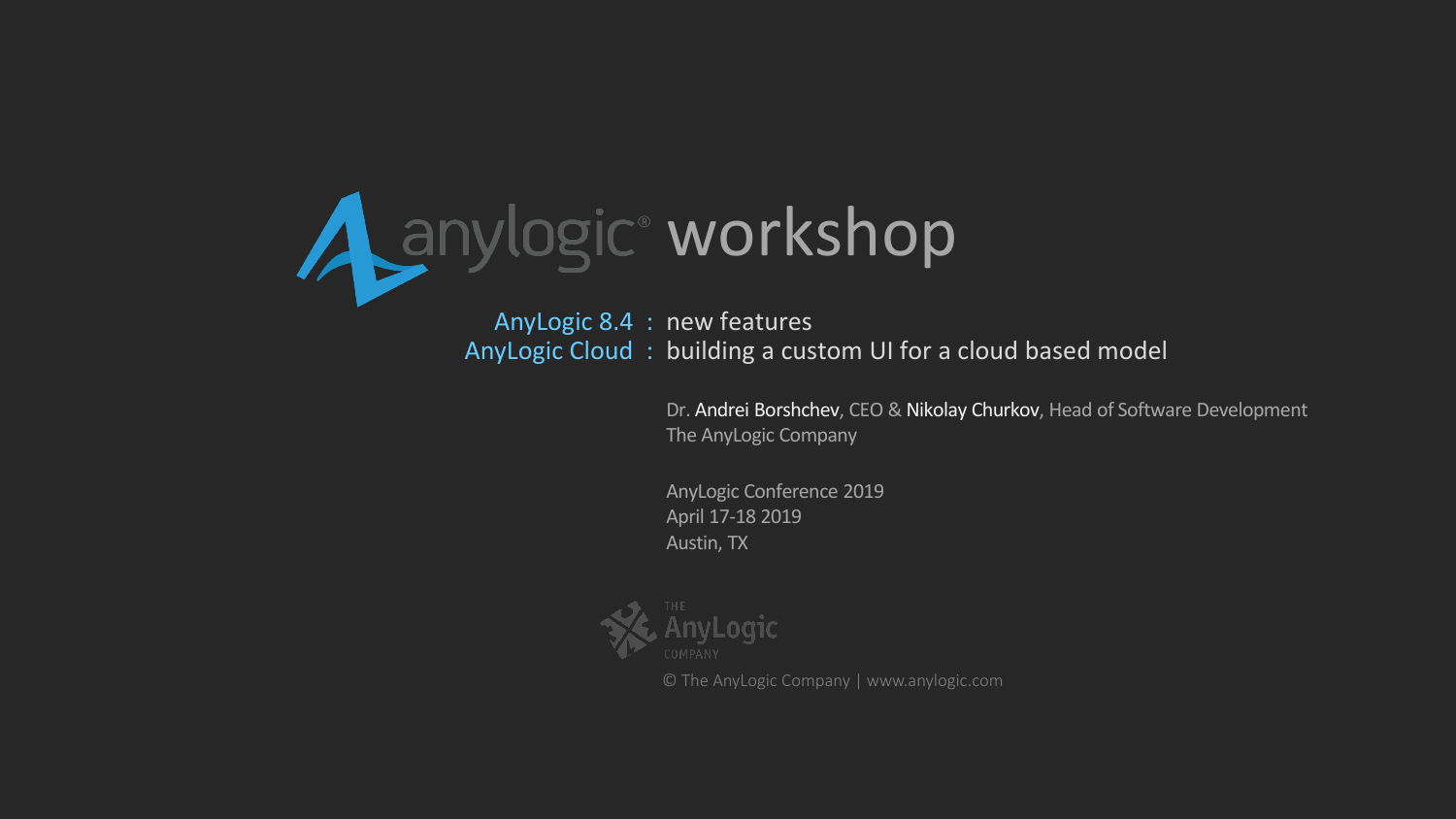### agenda

- 1. AnyLogic 8.4 new features demo, focus on Material Handling Library
- 2. A use case for AnyLogic Private Cloud a custom branded UI for a cloud-based model

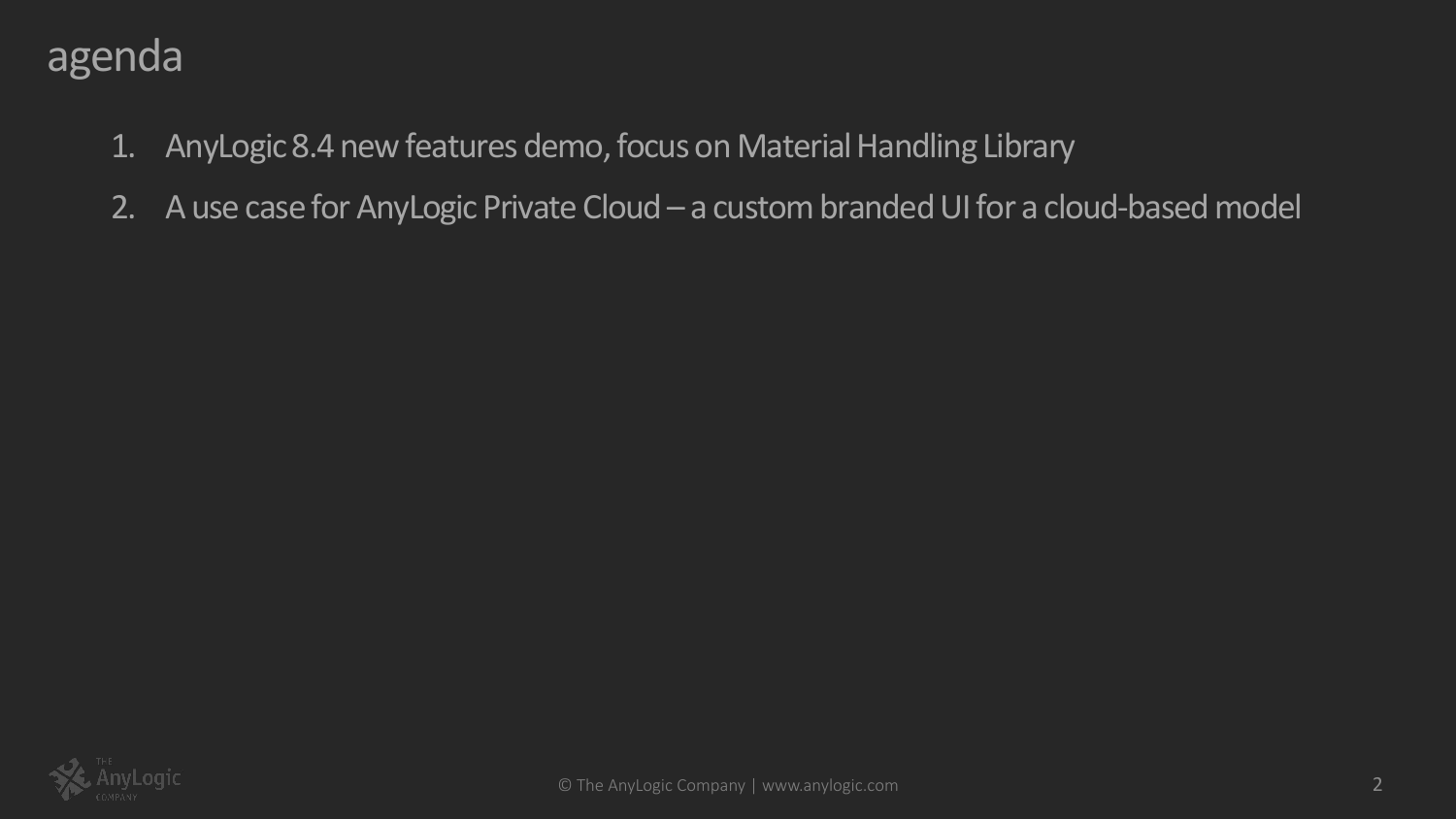

Material Handling Library in AnyLogic 8.4 – new features

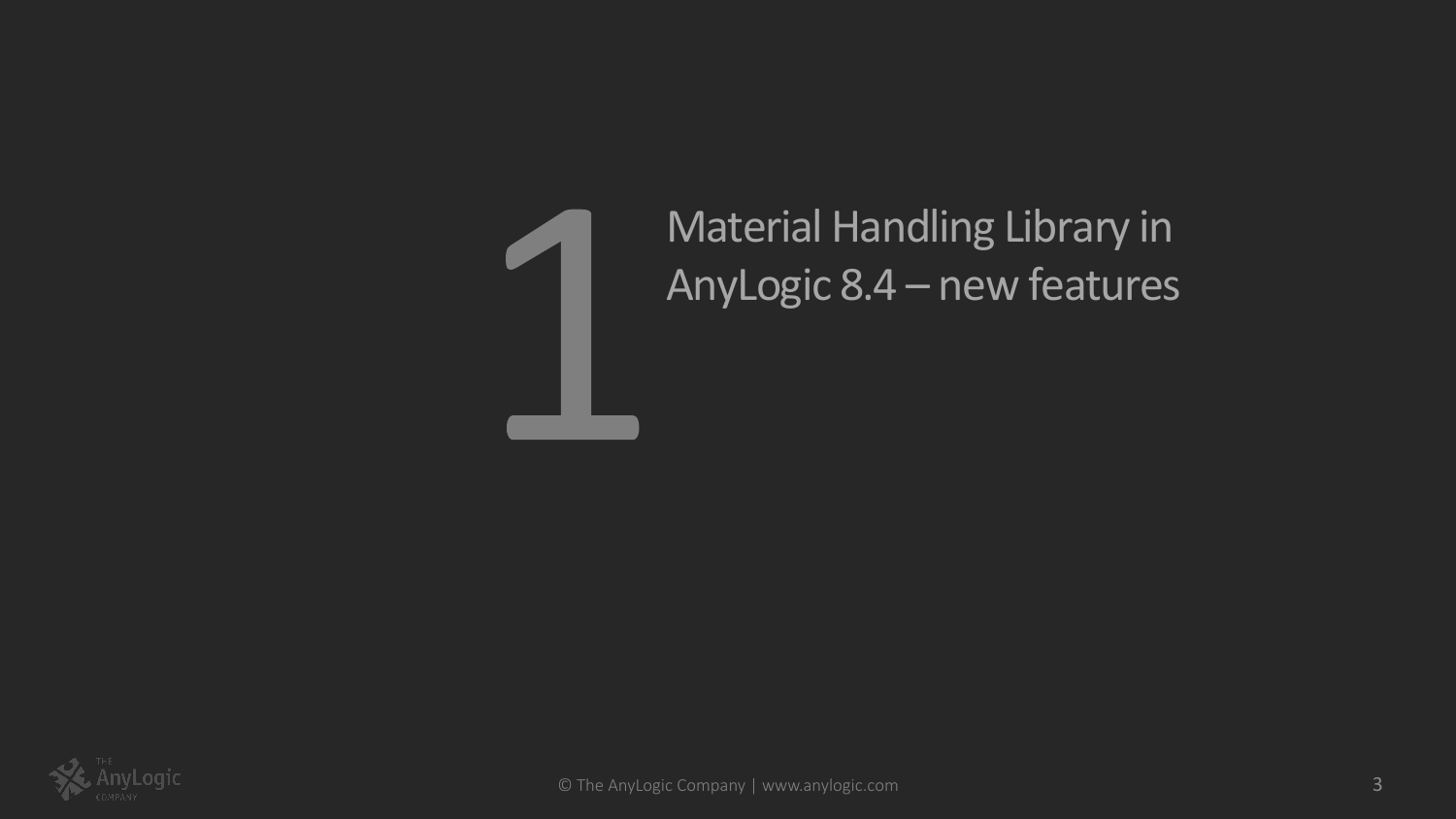# Material Handling Library 8.4 – new features & example models



Jib Cranes at Press Shop

**Crane** (markup) is referenced by **MoveByCrane** block (for now, routing is not done through cranes, but will be) See also **Blocked zone**



Three Level Facility with Lift

Levels are visualized side by side on one canvas Routing works seamlessly through the lift



5 levels implemented by a replicated object BufferLines Lift property **Main landing**  $-\frac{1}{5}$  on in main, off on levels

[network port]



[free space]

#### Transporters Moving in Free Space

Walls, Racks & Conveyors are obstacles (see **Is obstacle** property) **TransporterFleet** now has **Free space** option



**Find path** (returns RouteData)

### [custom routing]

Order Picking Line **Replicated PickingZone contains** is connected on startup to Network port can connect (the latter will work for Tra general agents)

# Demo >>



Passing with Oncoming Transporter See **TransporterControl**: **Can enter node** and

For simple cases see **Avoid paths** and **Avoid nodes** – dynamic lists, may depend on transporter & agent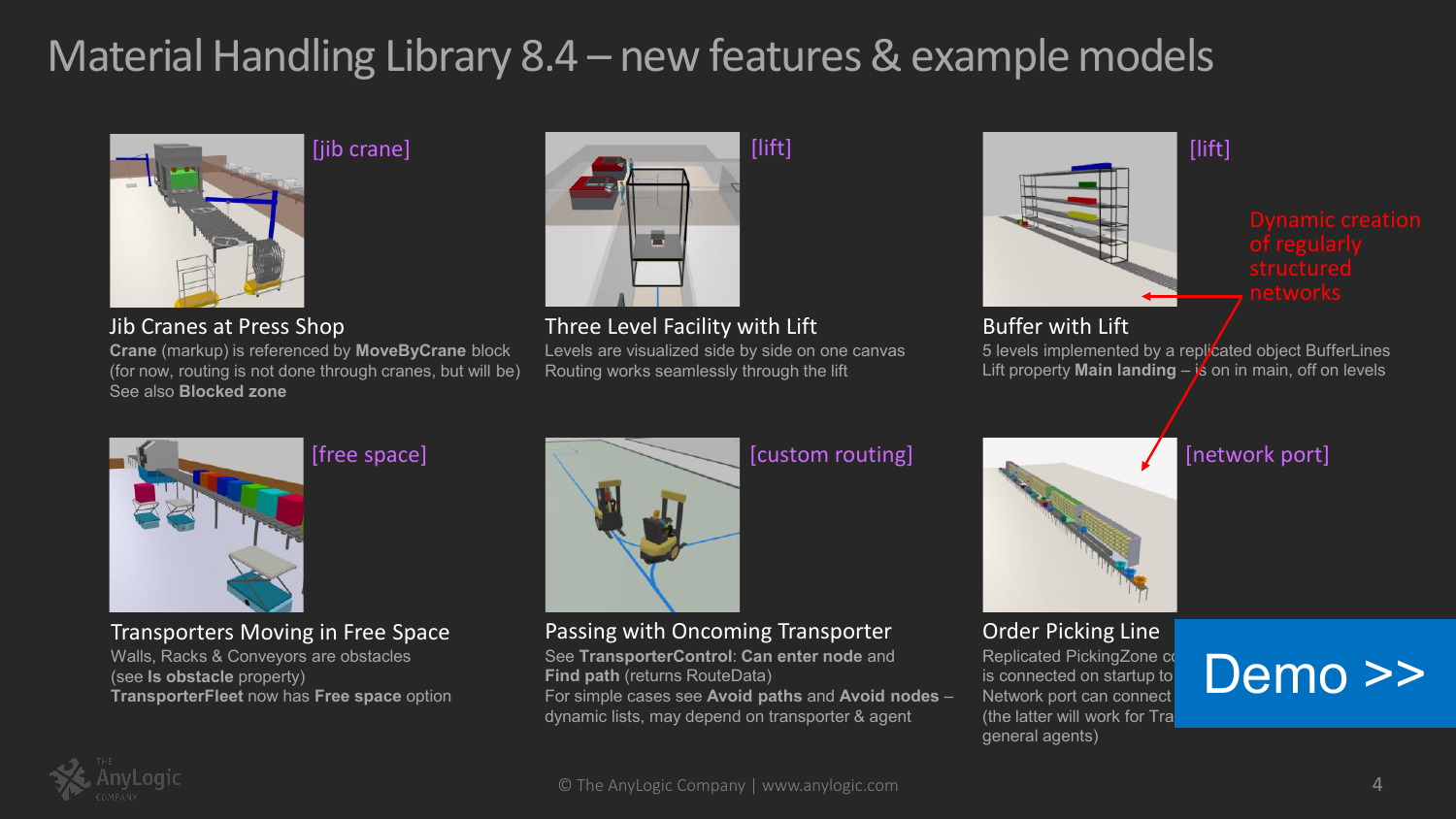

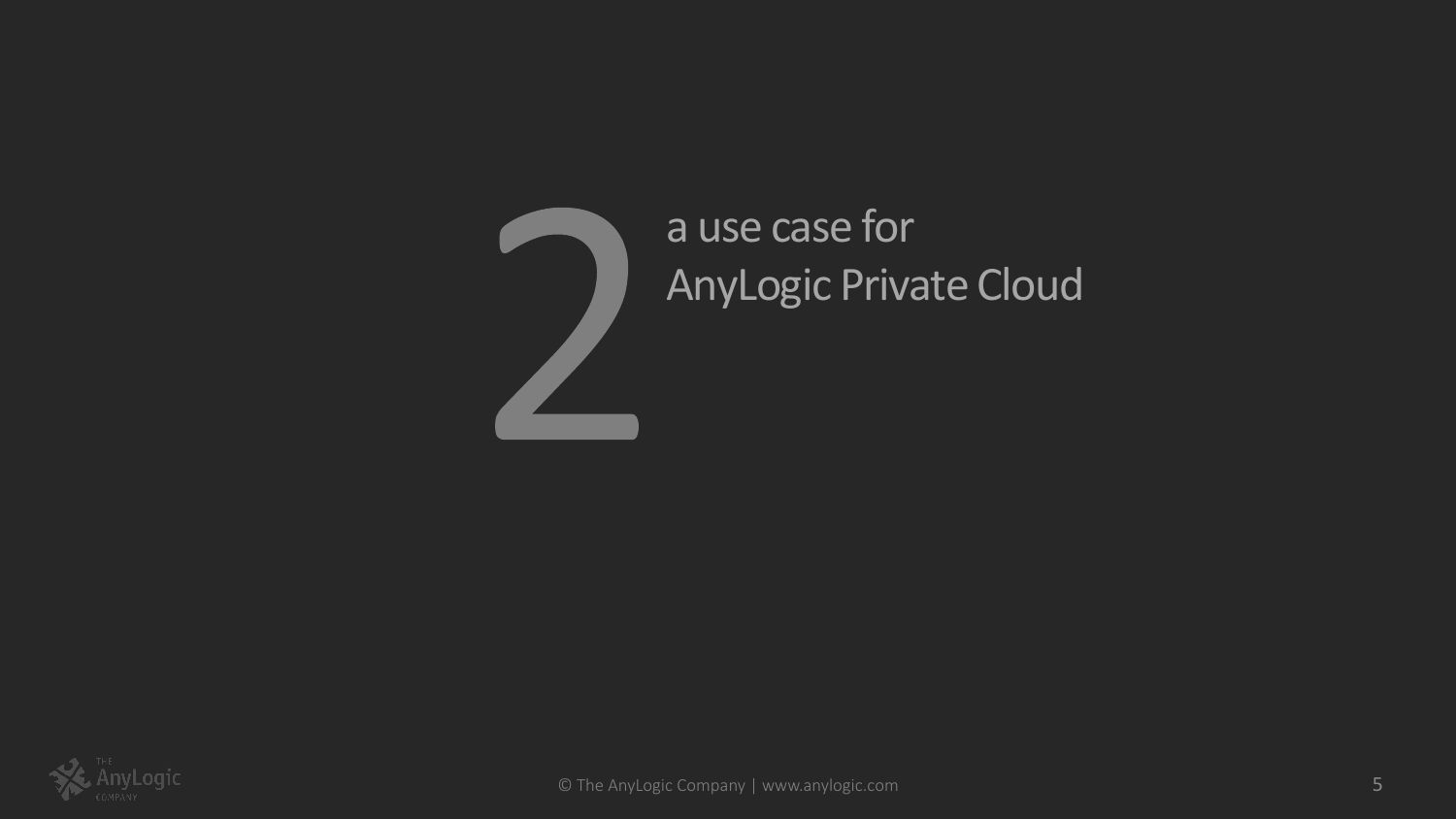# the problem

- The model that I have built will be used operationally
- The users of the model are other employees of my company / my client
	- ̶ They know nothing or little about simulation modeling and do not have AnyLogic installed
	- ̶ They work from different locations and may access the model simultaneously



- My company / my client is very sensitive about the model and related data
	- ̶ It should never leave our local network / our client network



 $\frac{1}{\sqrt{2}}$ 

- The scenario of using the model is sophisticated, must be packaged nicely & branded!
	- ̶ UI that I have in mind differs from the default animation UI
	- ̶ It contains dashboard elements (controls, charts) that are not present in the default set
	- ̶ The UI should work equally good from phones, tablets, and laptops

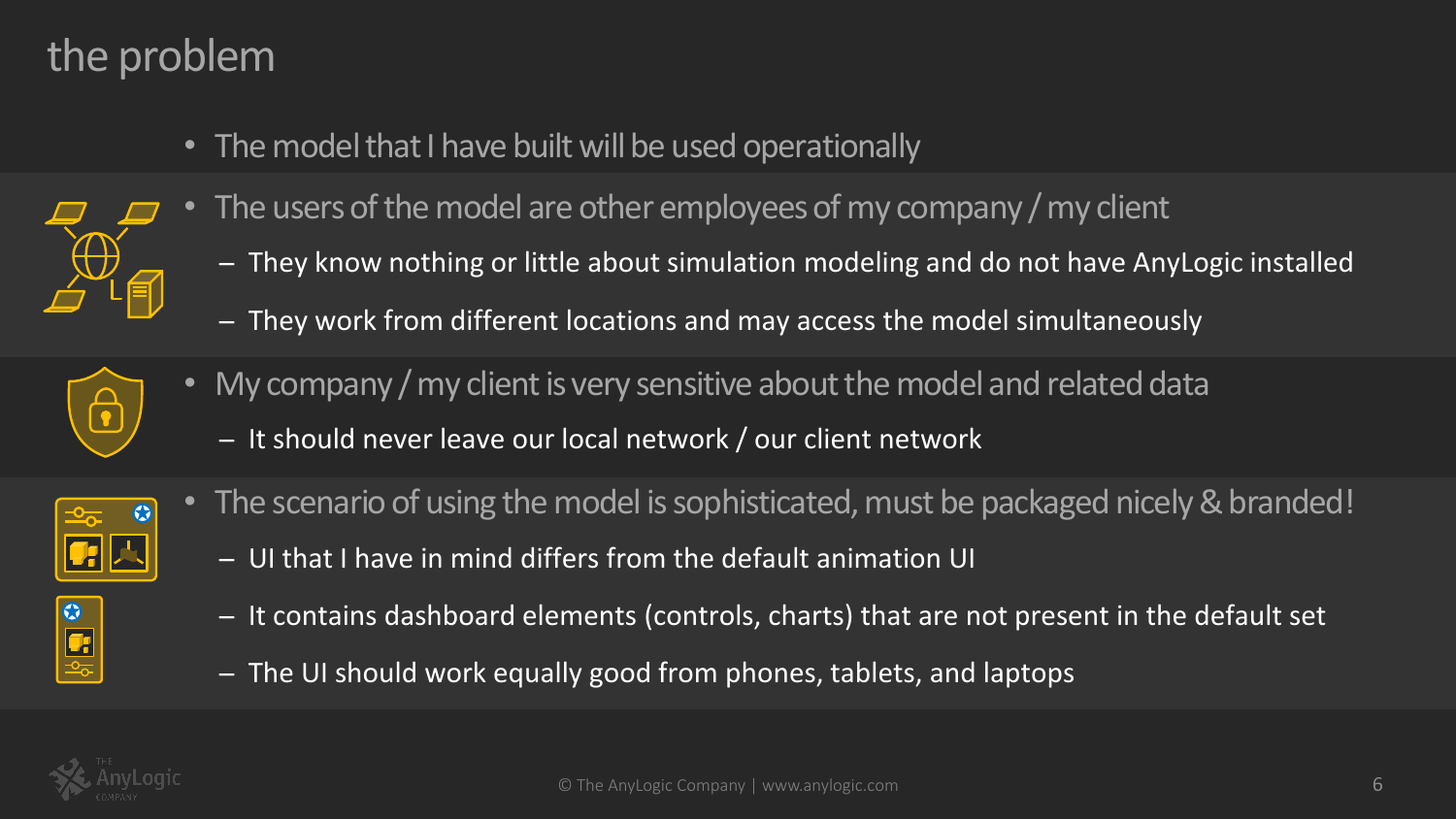## thoughts

- Obviously, I cannot leave the model on my laptop
	- God bless >  $\vert\vert$ , in AnyLogic I can export the model as a Java application
	- ̶ But where should I put it? On our server / client's server? Who will manage multi-user access to it? How am I going to apply upgrades?
	- $-$  I can also export the model to AnyLogic Cloud but I think I will never be able to convince my / my client's management that any third party cloud can be secure enough
- And what about the user interface?
	- Some time ago I learned Java Swing (never liked it **1868**) to customize appearance of models
	- ̶ But Java Swing is so out of date! It obviously don't work on phones, etc.

And also, since AnyLogic 8.3 Java Swing has been replaced by HTML/SVG...



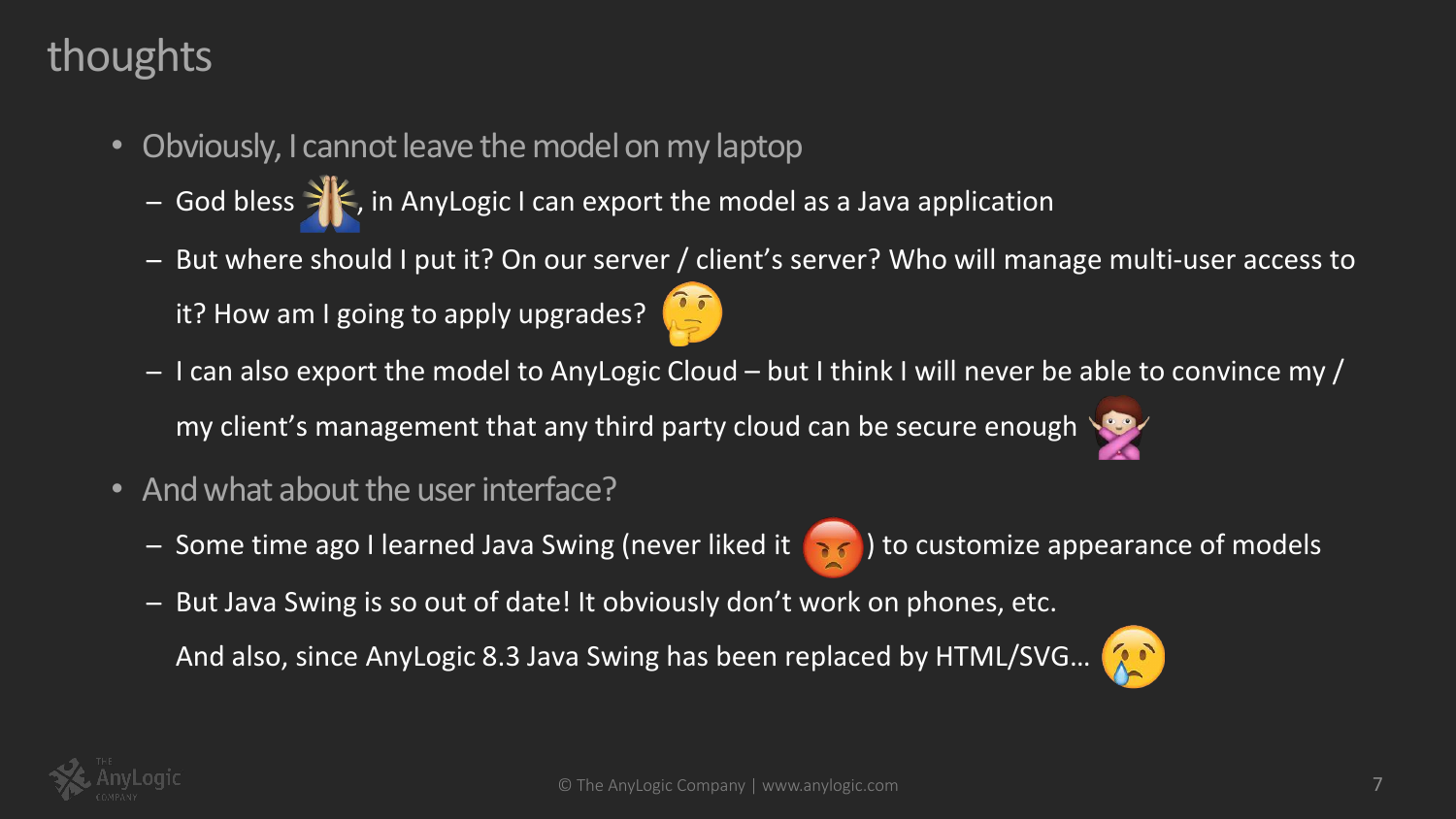## the solution

- I will use AnyLogic Private Cloud as the execution environment for my model
	- While the model is not so resource-demanding, even the Lite version as would work for me
	- I will ask my sysadmin to install it once (!) on our / our client server behind the firewall



- ̶ And by the way, the Cloud gives me user management and model update capabilities
- And I will develop a cool sophisticated and flexible web UI for my end users
	- $-I$  consider myself a simulation modeler  $O$  and I do not want to spend much time on UI...
	- $-$  ...so I will ask a web designer  $\circledcirc$  to do it, it is a commodity job these days
- I will use AnyLogic Cloud API to invoke and control simulation from my web UI
	- $\frac{1}{2}$  There is  $\frac{1}{2}s$  JavaScript,  $\frac{1}{2}$  Java, and  $\frac{1}{2}$  Python, I'll use JavaScript
- And I do not need even to run a web server AnyLogic Cloud does that for me



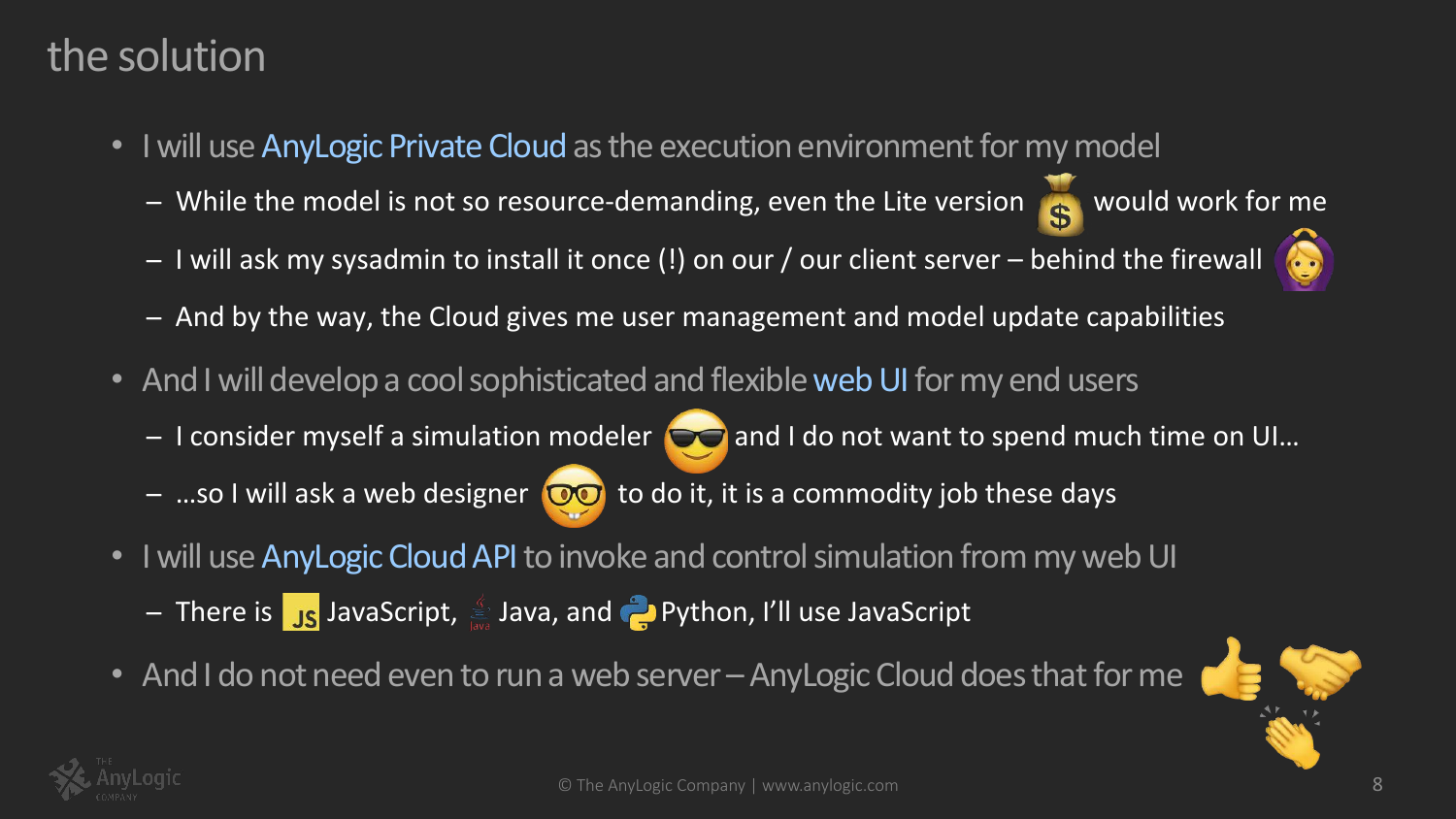# so, let's go! Here is the architecture we will use during the demo:



In the beginning we will

In the beginning we will **AnyLogic Professional** — to upload the model **Demo >>** IDEA IDE – to show the web UI sources



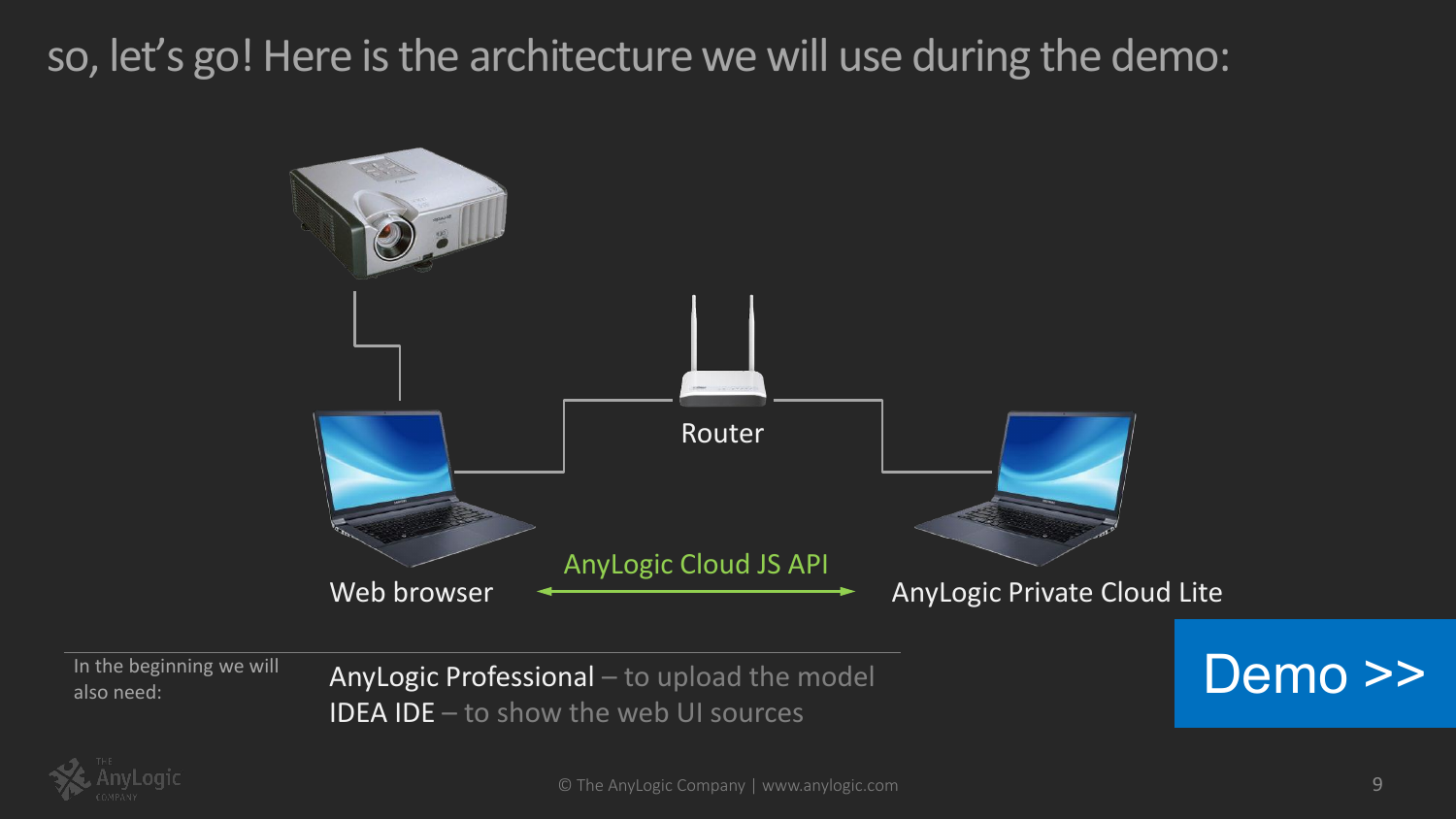navigate to<https://cloud.anylogic.com/custom-ui-demo> right now from your phones, tablets, and laptops to get custom UI experience!